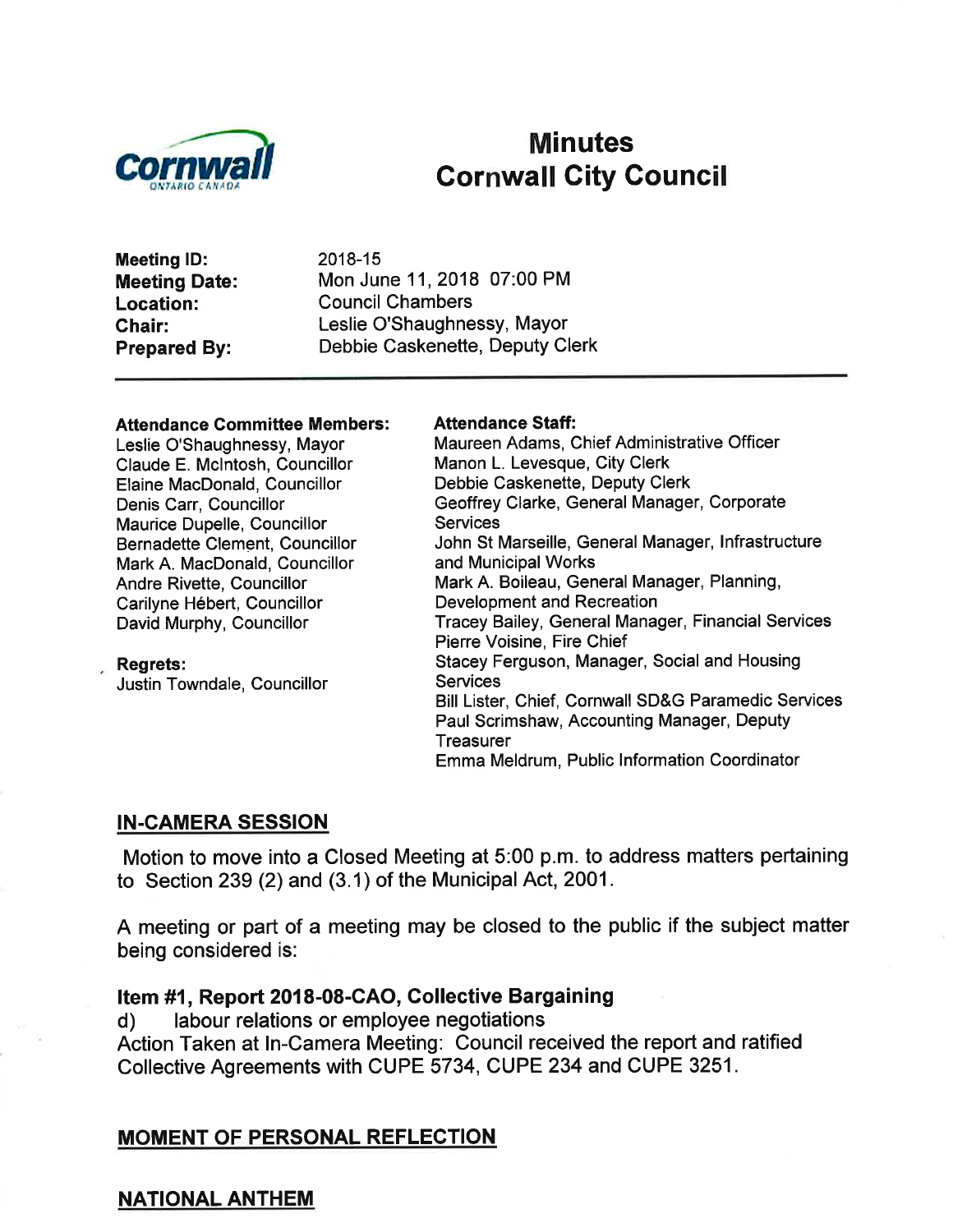## Assembly

## ROLL CALL

## ADDITIONS. DELETIONS OR AMENDMENTS

All matters listed under General Consent, save and except "Delegations" are considered to be routine and will be enacted by one motion.

1 Addition of Consent, Item #4, Proclamation of La Semaine française.

2 Mayor O'Shaughnessy asked to speak on the ratification of the four CUPE Collective Agreements.

3 Consent ltem #3, Ten Year Housing Plan - Annual Review was moved to Communications as Item #2 for discussion.

4 Consent ltem #4, Proclamation of La Semaine française was moved to Communications as ltem #3 for discussion.

5 By-law 2018-081, a By-law authorizing the delegation of powers to the Chief Administrative Officer from Nomination Day, July 27, 2018, to December 1, 2018, with respect to restricted acts after nomination day known as lame duck periods for the 2018 Municipal Election, to be voted on separately.

## ADOPTION OF AGENDA

Motion to adopt the Agenda as amended

Moved By: Denis Carr, Councillor Seconded By: André Rivette, Councillor

Motion Carried

Mayor O'Shaughnessy stated that Council had endorsed the contracts with the four CUPE locals during its closed session and all workers would be returning to work as of Tuesday morning with some services nof fully operational for a day or two, Council welcomed back its workers.

## DISCLOSURE OF INTEREST

There were no Disclosures of lnterest declared.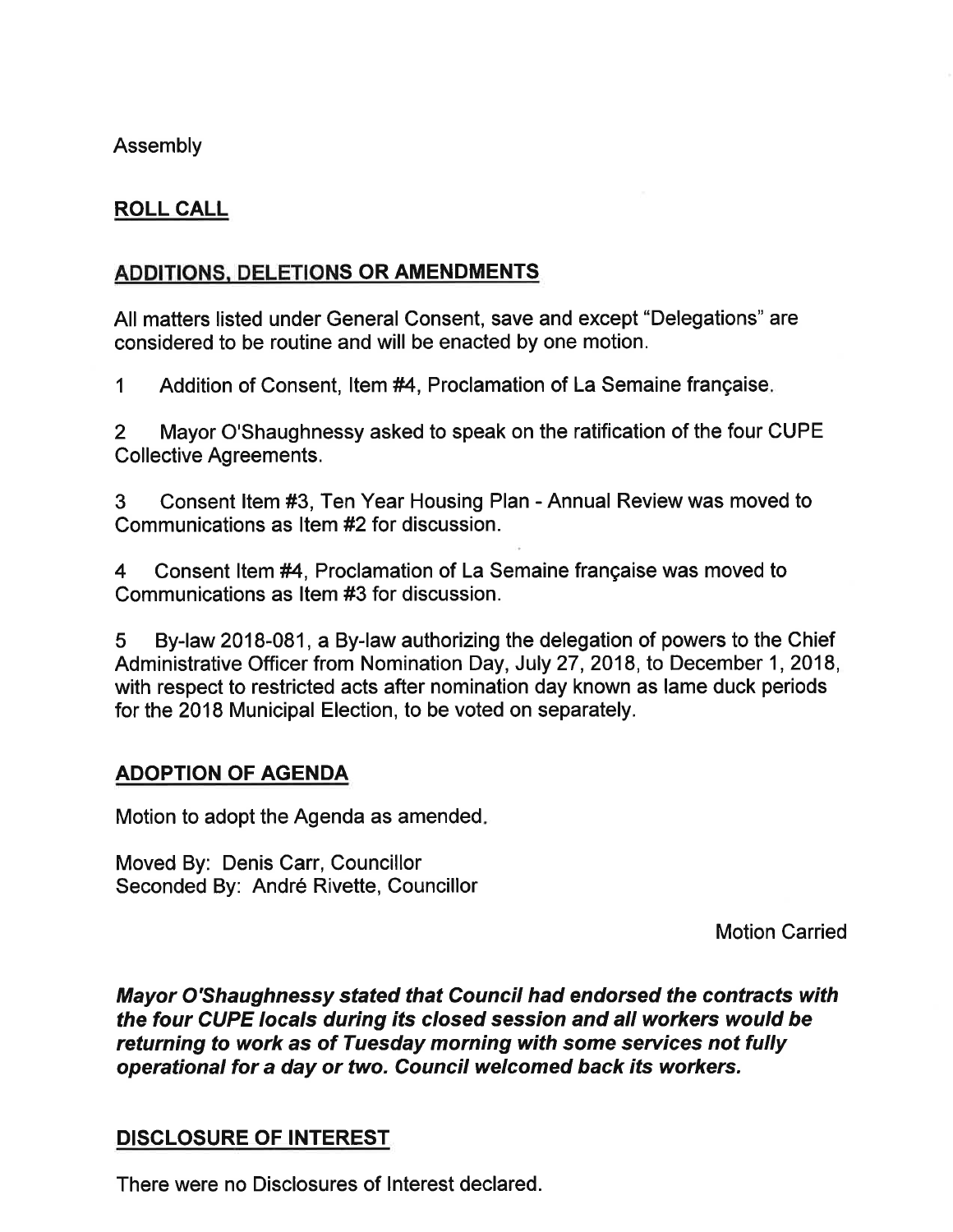## COMMITTEE OF THE WHOLE

Motion to go into Committee of the Whole and to consider and refer all Minutes, Presentations, Delegations, Consent/Correspondence, Resolutions, Reports and By-laws to that Committee.

Moved By: Carilyne Hébert, Gouncillor Seconded By: Claude E. Mclntosh, Councillor

Motion Carried

## GENERAL CONSENT

## ADOPTION OF MINUTES

Motion to endorse the following Minutes as presented.

1 May 28,2018 Cornwall City Gouncil Meeting Click for detail  $\rightarrow$  n

Moved By: Denis Carr, Councillor Seconded By: Bernadette Clément, Councillor

Motion Carried

## PRESENTATIONS

There were no Presentations.

## DELEGATIONS

There were no Delegations

## CONSENT/CORRESPONDENCE

1 Temporary Road Closure for Cycling and Running Competition (Triathlon) Click for detail  $\rightarrow \Box$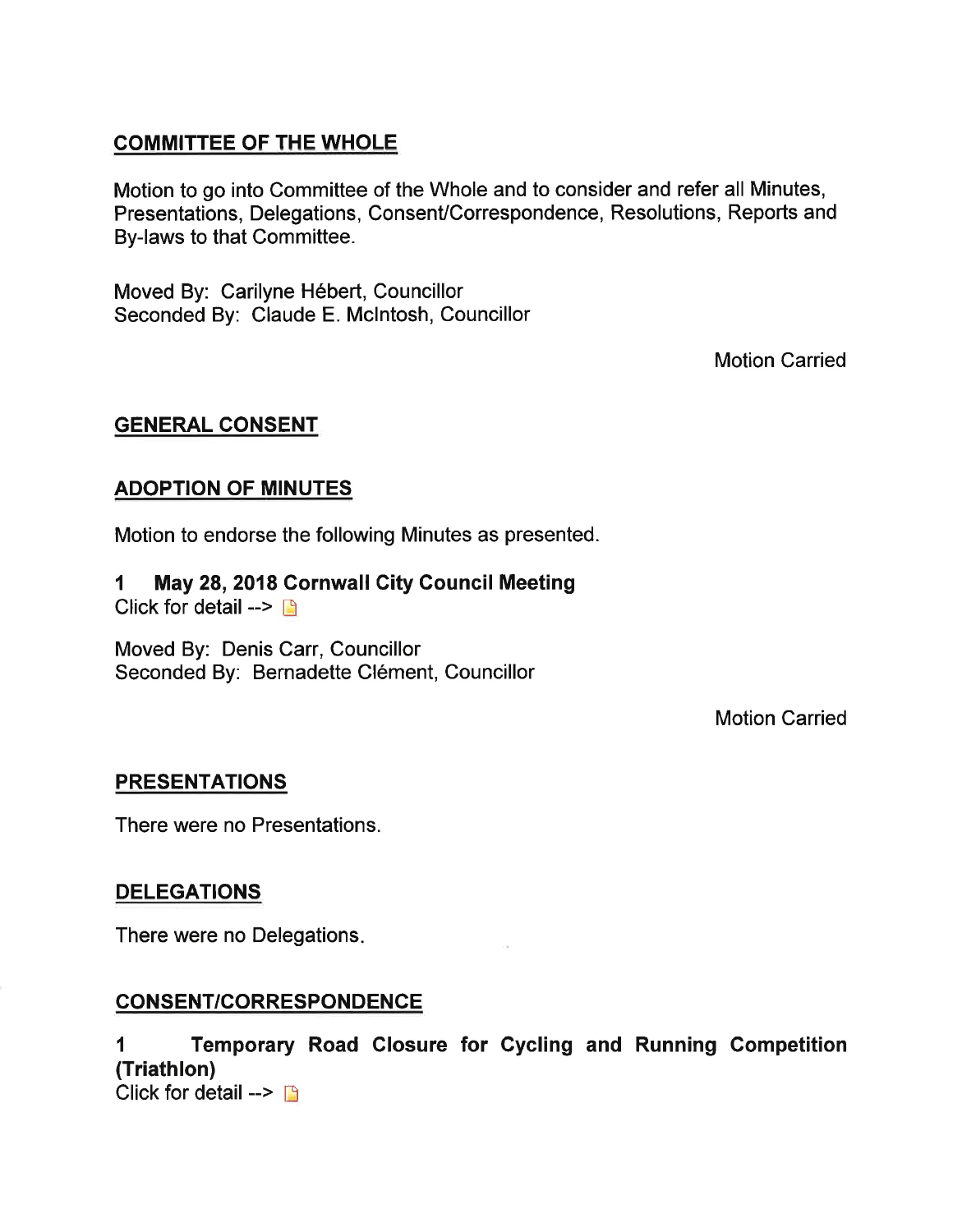Motion to approve temporary road closures for the Cycling and Running Competition (Triathlon) as requested.

## 2 Renaming of Service Road to McLennan Road

Click for detail  $\rightarrow$  B Motion to receive Report 2018-069-CL.

## 3 Ten Year Housing Plan - Annual Review

Click for detail  $\rightarrow$ This matter was moved to Communication ltem#2 for discussion.

## 4 Proclamation of La Semaine français

Click for detail  $\rightarrow \blacksquare$ This matter was moved to Communication ltem #3 for discussion.

Motion to approve Consent ltems #1 and 2 of the Consent portion of the Agenda as presented.

Moved By: David Murphy, Councillor Seconded By: André Rivette, Councillor

Motion Carried

## RESOLUTIONS / BUSINESS ARISING FROM NOTICE OF MOTION

There were no Resolutions.

## UNFINISHED BUSINESS REPORTS

There were no Unfinished Business Reports.

## COMMUNIGATIONS / REPORTS

I lntegrity lnvestigation Click for detail  $\rightarrow$  D Motion to receive Report #2018-053-CL

Moved By: David Murphy, Councillor Seconded By: André Rivette, Councillor

Motion Carried

Motion to hire Principles Integrity to conduct an investigation to the potential violation of Council's Code of Conduct by Councillor Mark A. MacDonald as outlined in the motion dated April 23,2018 and report back on the findings.

Moved By: Claude E. Mclntosh, Councillor Seconded By: Elaine MacDonald, Councillor

A recorded vote on this matter resulted as follows: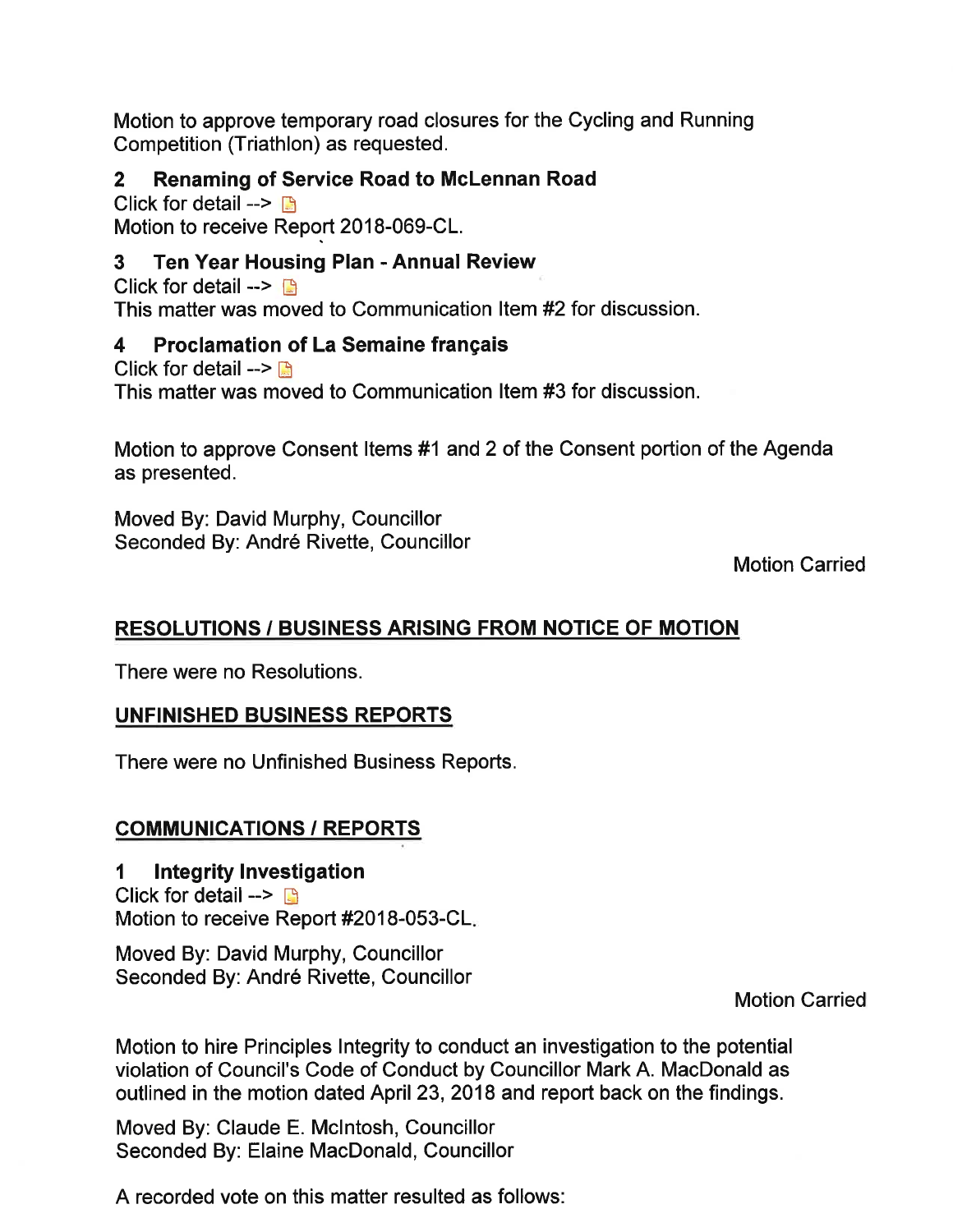### Votes For = 5

Leslie O'Shaughnessy, Mayor Claude E. Mclntosh, Councillor Elaine MacDonald, Councillor Bernadette Clement, Councillor Carilyne Hébert, Councillor

## Votes Opposed = 4

Denis Carr, Councillor Maurice Dupelle, Councillor Andre Rivette, Councillor David Murphy, Councillor

### Abstained = <sup>1</sup>

Mark A. MacDonald, Councillor

## Motion Defeated for Want of Majority

## 2 Ten Year Housing Plan - Annual Review

Click for detail  $\rightarrow$  n

This matter was moved from Consent ltem #3 for discussion

Motion to receive Report 2018-10-5HS-SH

Moved By: Bernadette Clément, Councillor Seconded By: Denis Carr, Councillor

Motion Carried

## 3 Proclamation of La Semaine français

Click for detail  $\rightarrow$  n This matter was moved from Consent ltem #4 for discussion.

Motion to proclaim the week of June 17 to 24, 2018, as "La Semaine française" in the City of Cornwall.

Moved By: Bernadette Clément, Councillor Seconded By: Mark A. MacDonald, Councillor

Motion Carried

## TENDERS AND REQUESTS FOR PROPOSALS

There were no Tenders and Requests for Proposals

## NEW BUSINESS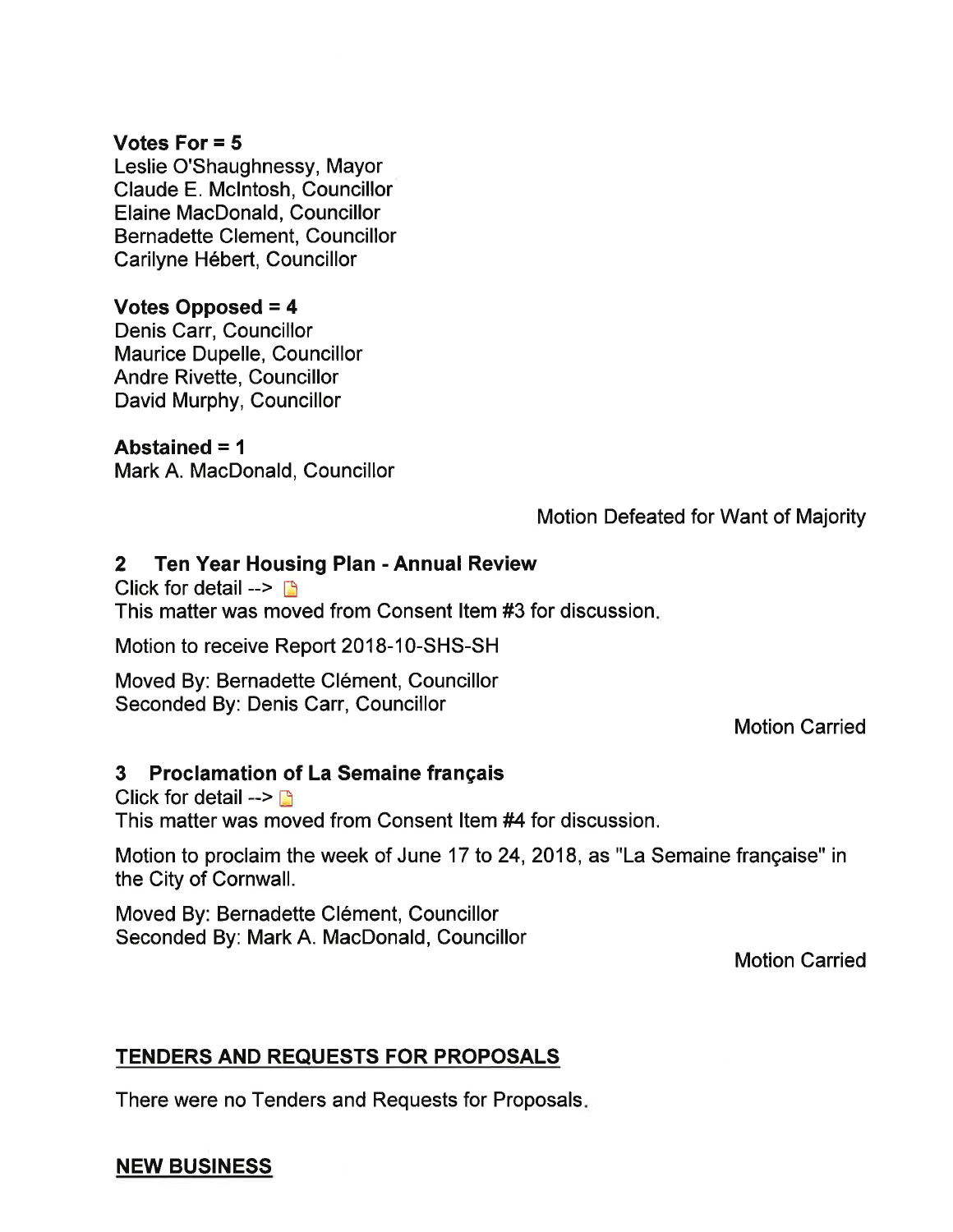## I lntegrity Gommissioner

Motion to direct Administration to commence the hiring process of an Integrity Commissioner in advance of the March 2019 deadline and report back to Council

Moved By: Elaine MacDonald, Councillor Seconded By: Bernadette Clément, Councillor

Motion Carried

## PASSING OF BY-LAWS

Motion to endorse By-law 2018-081, listed on the Agenda.

2018-081 A By-law authorizing the delegation of powers to the Chief Administrative Officer from Nomination Day, July 27,2018, to December 1,2018, with respect to restricted acts after nomination day known as lame duck periods for the 2018 Municipal Election Click for detail  $\rightarrow$   $\rightarrow$ 

Moved By: Mark A. MacDonald, Councillor Seconded By: André Rivette, Councillor

Motion Carried

Motion to endorse By-laws 2018-082 to 2018-087 inclusive, listed on the Agenda.

2018-082 A By-law to further amend By-law 2015-085 and and to amend By-law 2018-076 to appoint lay members of the community to various Boards, Commissions and Committees (Senior Friendly Community lmplementation Committee)

Click for detail  $\rightarrow$   $\rightarrow$ 

2018-083 A By-law to authorize The Corporation of the City of Cornwall to enter into a Ontario Transfer Payment Agreement For The GreenON Social Housing Program

Click for detail -->  $\Box$ <br>Explanatory Note 2018-083 Explanatory Note to By-law for the Transfer Payment Agreement with the Housing Services Corporation for The GreenON Social Housing Program

Click for detail  $\rightarrow$   $\rightarrow$ 

2018-084 A By-law to authorize The Corporation of the City of Cornwall to enter into the 2018 Child Care Amending Agreement No. 1 with the Ministry of Education Click for detail  $\rightarrow \rightarrow$ Explanatory Note 2018-084 2018 Child Care Amending Agreement No. 1 with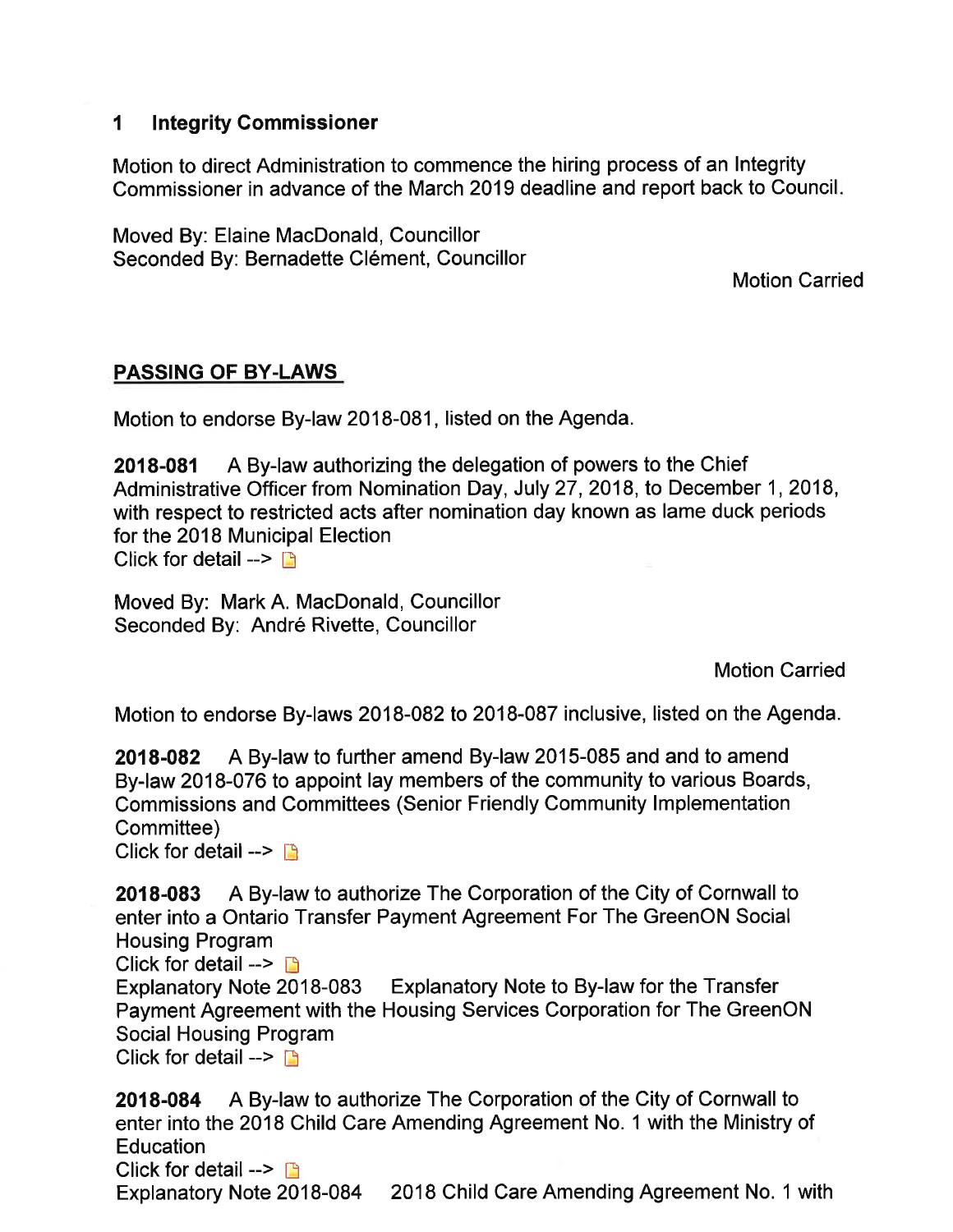the Ministry of Education Click for detail  $\rightarrow$ 

2018-085 A By-law to authorize The Corporation of the City of Cornwall to acquire lands on the southwest corner of Pitt Street and Tollgate Road intersection for right-of-way widening to construct a municipal sidewalk extension Click for detail  $\rightarrow \Box$ 

Explanatory Note 2018-085 Explanatory Note to By-law to authorize the City of Cornwall to acquire lands on the southwest corner of Pitt Street and Tollgate Road

Click for detail  $\rightarrow \Box$ 

2018-086 A By-law to authorize The Corporation of the City of Cornwall to transfer Part of Lots 9 and 10 on Registered Plan 178 designated as Part 1 on Reference Plan 52R-81 14 to Habitat for Humanity Click for detail  $\rightarrow \mathbb{D}$ Explanatory Note 2018-086 Explanatory Note to By-law which By-law to authorize the transfer of Part of Lots 9 and 10 on Registered Plan 178 designated as Part 1 on Reference Plan 52R-8114 Click for detail  $\rightarrow$  n

2018-087 A By-law to authorize The Corporation of the City of Cornwall to enter into an Agreement for the supply and maintenance of a new ticketing system for the Civic Complex Click for detail  $\rightarrow$  n

Moved By: Denis Carr, Councillor Seconded By: David Murphy, Councillor

Motion Carried

## REPORTS FROM STANDING / SPECIAL COMMITTEES OF GOUNCIL

I Councillor Mark A. MacDonald provided an overview of the sessions attended at the recent annual FCM Conference.

## NOTICES OF MOTION

There were no Notices of Motion

## PENDING BUSINESS LISTING

The Pending Business Listing was presented and no discussion ensued.

1 Unfinished Business Listing for June 11,2018 Click for detail -->  $\Box$